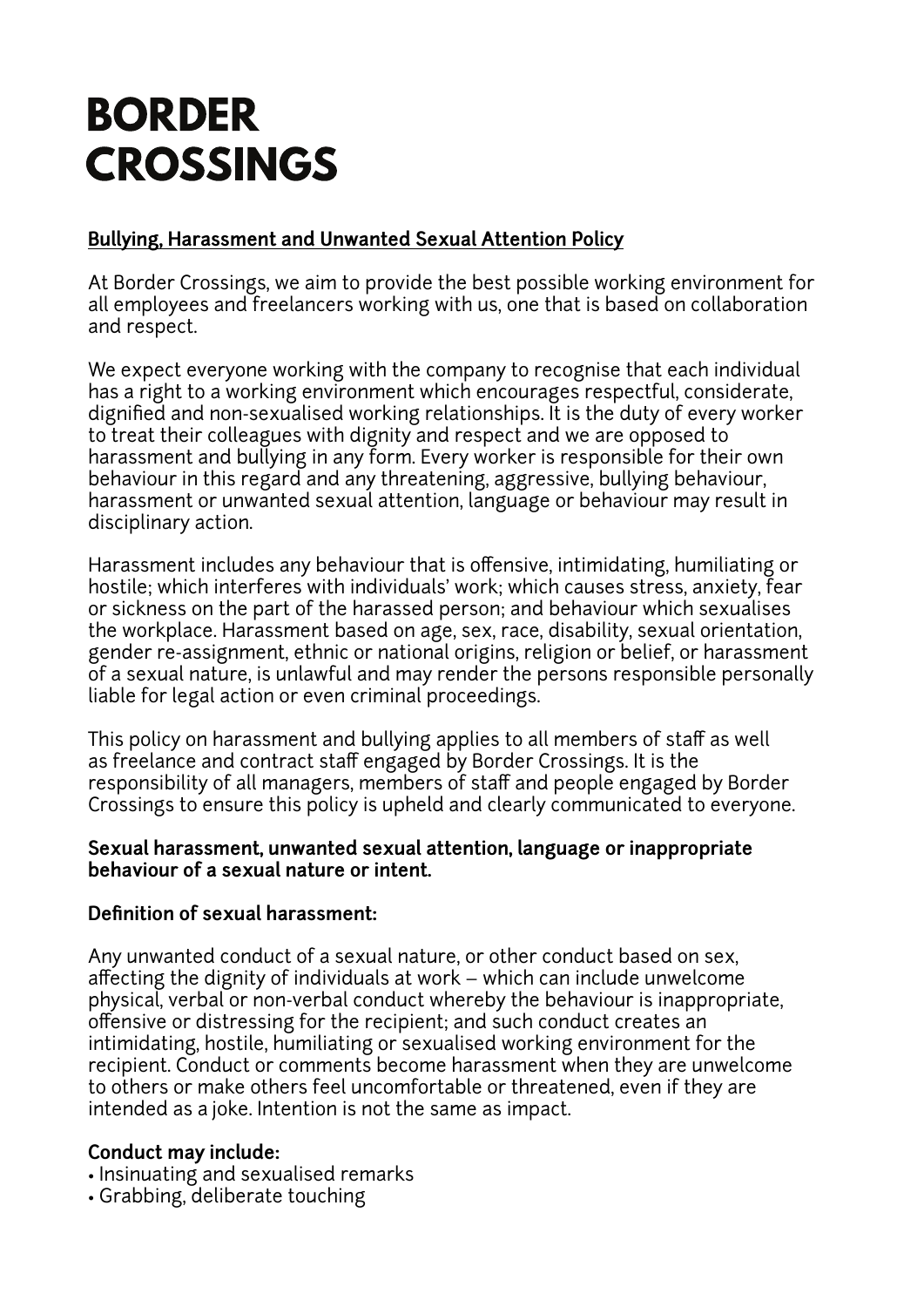- Suggestive gestures and jokes
- Staring, meaningful glances
- Seemingly accidental touching
- Demand for sexual attention
- Derogatory remarks about an individual's body, manner or sexual activities
- Insult after rejection of an advance and / or repeated propositions
- Showing, sending or display of pornography
- Promise of advantage for sexual concessions
- Threat of disadvantage for rejection of advances
- Physical force, or threat of force, for sexual action

This list is not exhaustive and we recognise that unwanted sexual attention can take many forms.

#### **Principles:**

• We ask everyone working at or for Border Crossings to consider the impact that their actions or comments may have on others and to take responsibility for their own behaviour.

• If you feel comfortable doing so, we encourage you to firstly directly address your concern with the individual(s) involved. This helps to foster an honest and open community and is often the fastest path to a resolution.

• We encourage everyone to report instances of sexual harassment and encourage their peers to do the same. Peer to peer support will help to create a working culture where inappropriate sexual behaviour or language is completely unacceptable and can be challenged either in the moment or through the formal procedure.

• We will keep a log of incidents which are reported to us to help identify patterns

• We will communicate this policy clearly to all writers, actors, stage managers, creative teams and other freelancers working with us.

• This policy is endorsed and supported by the Board of Trustees, who undertake to support the Executive team in managing cases which may result in disciplinary action and / or dismissal.

# **Reporting:**

• The procedure for reporting is outlined below and all cases will be taken seriously and treated sensitively.

• Each stage of this procedure should be agreed, in writing, with the complainant. We recognise that experiencing harassment can be complex and that thoughts and feelings around a particular incident may change during this process.

• Incidents of sexual harassment should be reported to your Line Manager, the Artistic Director, or any other colleague whom you trust.

• Whether a report is a formal grievance or an informal report, whether you are the line manager or a colleague, or whether you witness an episode, the following procedure applies in all cases:

**STAGE ONE:** report in writing (by email) or verbally (in a confidential environment) to your line manager or other appropriate colleague and state whether this is a formal or informal complaint. Include evidence if you have it. If you do not feel comfortable discussing this with your Line Manager, or if the complaint is about your line manager you may go directly to the Artistic Director,